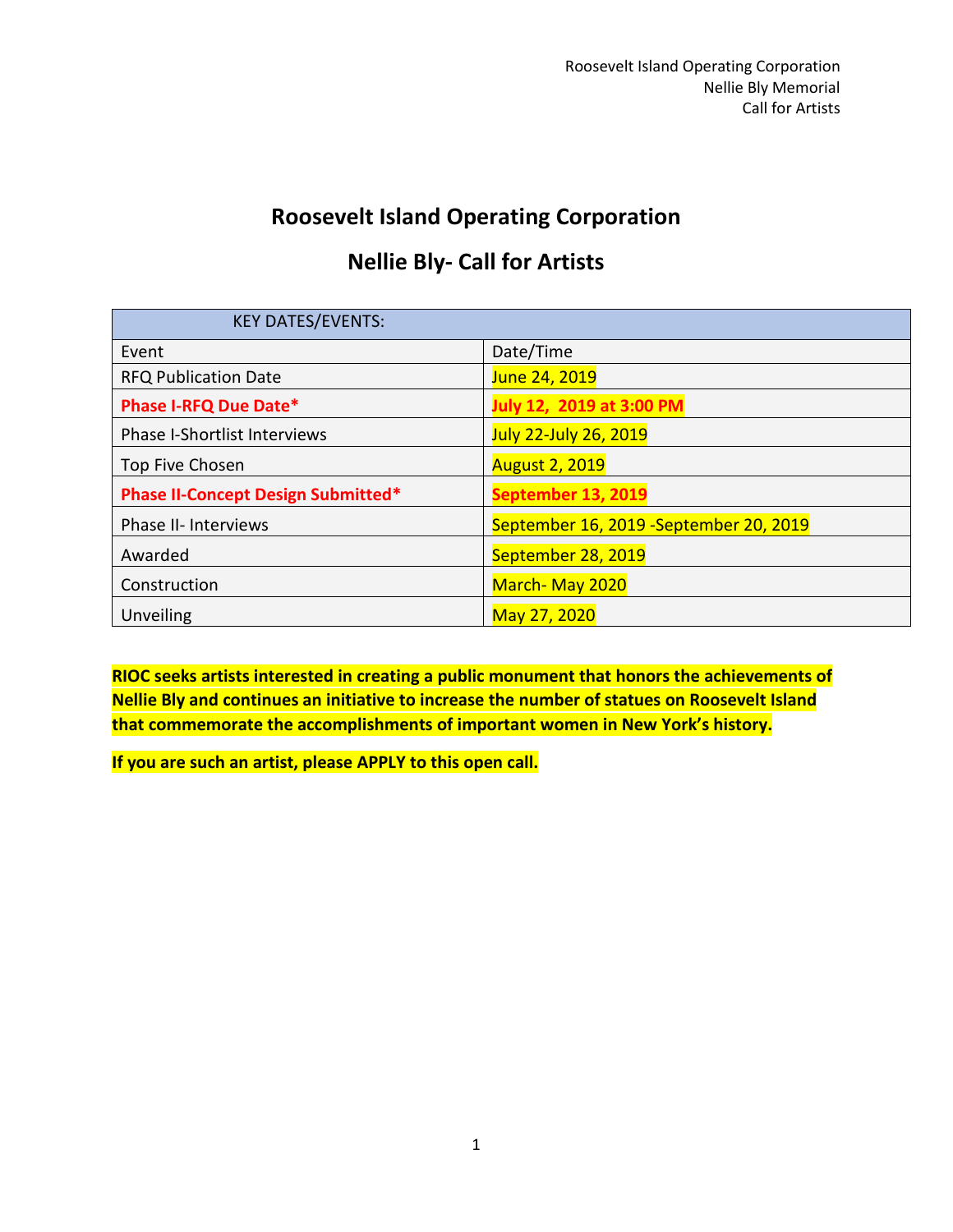# **BACKGROUND**

#### **Roosevelt Island**

Roosevelt Island, located between Manhattan and Queens in the East River, has undergone numerous changes both in name and use over its long history. In 1637, the Dutch purchased the land that was originally called 'Minnahanonck' or "nice island" from the indigenous Canarsie people of the Hudson River area. The Dutch went on to use the island for farming and raising hogs; leading to the island being called *Varckens Eylandt* or "Hog Island."

When the British later defeated the Dutch and seized control of their holdings in America, King James II gave "Hog Island" to his sheriff of New York, Captain John Manning.

The island was passed down within Manning's family and, in 1796, his grandson James Blackwell had a clapboard cottage built on his island. The island became known as Blackwell's Island. Today, the home is landmarked and known as Blackwell House.

In 1828, Blackwell's Island was purchased by the City of New York. Later that year, Blackwell's Penitentiary was built by inmates transported from Newgate Penitentiary in Manhattan. The prison opened in 1832. Because of its proximity to Manhattan, inmates at the island's prisons included celebrities like Broadway performer Mae West, singer Billie Holliday, and notoriously corrupt New York City politician "Boss" Tweed.

# **The Blackwell Island Insane Asylum - where Nellie Bly was later held - was opened in 1841. Two more hospitals followed soon after: Penitentiary Hospital in 1849 and Charity (City) Hospital in 1857.**

The nation's first hospital to treat patients with smallpox was built on the island in 1856. Smallpox Hospital thus became mandated by city law as the quarantine area for all smallpox sufferers. It closed following the success of the smallpox vaccine. In 1921, Blackwell's Island became Welfare Island to reflect the focus of the island's institutions.

Over time, these institutions became defunct and the island was once again was reimagined when, in 1969, NYC leased the land to NYS Urban Development Corporation. A new vision for residential development on the island was pursued. Several years later, in 1973 the island was again renamed to Roosevelt Island, in honor of Franklin D. Roosevelt.

The Roosevelt Island Operating Corporation ("RIOC") was created in 1984 by New York State as a public benefit corporation and charged with the duty to develop, operate and manage Roosevelt Island. To date, these broad goals have furthered the development of seven residential complexes, including a build-out that provides approximately 5,758 units of housing to this thriving mixed-income community. The Island's 147 acres support a population of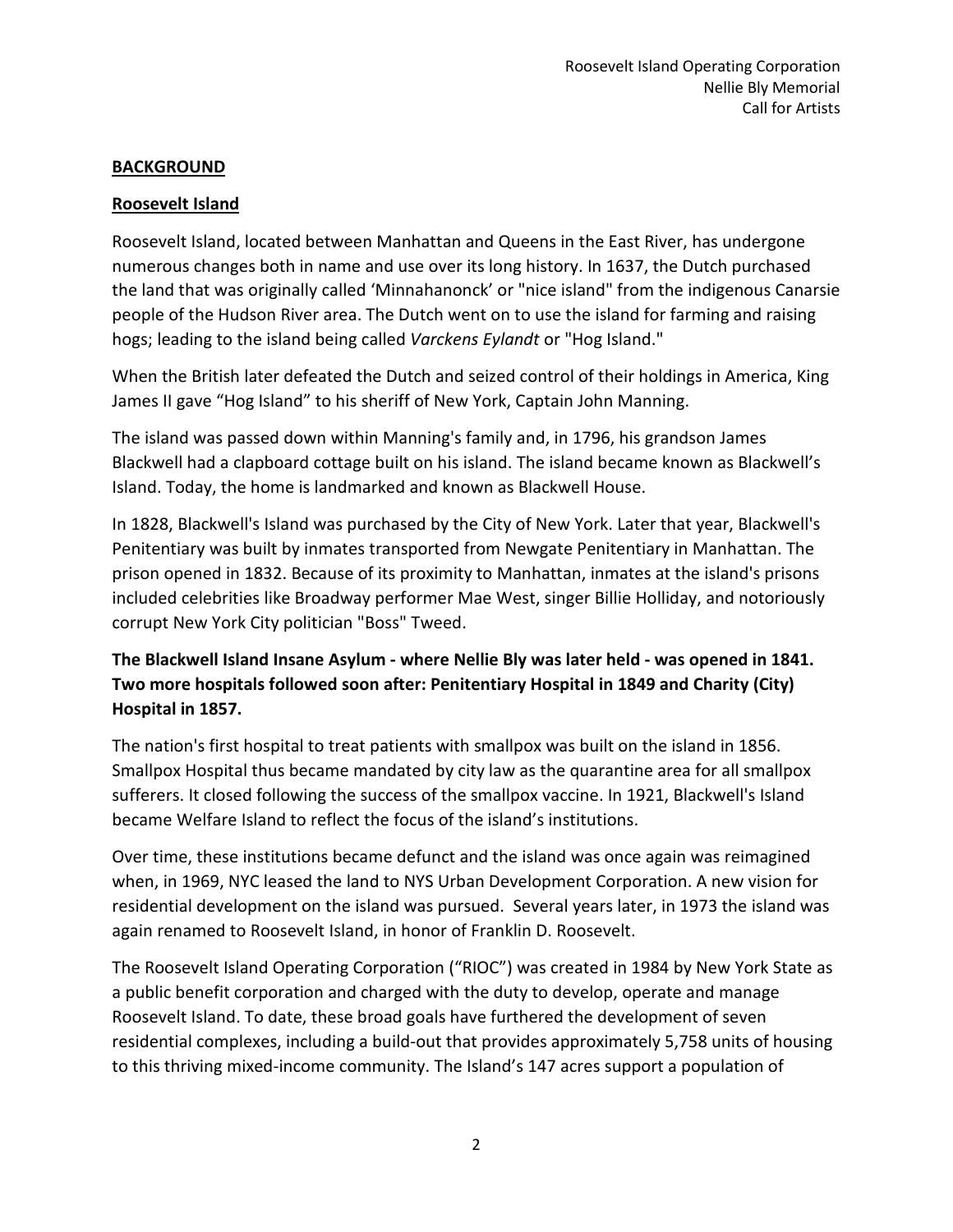approximately 14,000 residents. RIOC operates an Aerial Tramway, an on-Island bus service, and maintains a safe environment for the Island's residents, workers and visitors.

As part of its mission, RIOC strives to enhance the quality of life of Roosevelt Island residents and beautify the island.

#### **MONUMENT RECIPIENT**

#### **Nellie Bly (1864-1922)**

Nellie Bly (born Elizabeth Cochrane) was born in 1864, in Cochran, Pennsylvania where her family owned a mill. While trying to help make ends meet, she wrote open letter to the editor of Pittsburgh Dispatch to voice negative representation of women in the paper. This earned her first job as a reporter and formed her pseudonym 'Nellie Bly' writing pieces addressed to women at that time.

Nellie's assertiveness impressed Joseph Pulitzer and he hired her to become the first female reporter at his newspaper "New York World". As an investigative reporter, Nellie went undercover as a mentally ill patient and was admitted to Blackwell Island Insane Asylum in 1887. After her newspaper obtained her release, Bly published her ground breaking six-part series called *Ten Days in the Mad House.* She exposed the shameful conditions at the asylum where women were fed spoiled food, forced to take cold showers and were abused by the attendants. Nellie continued to go undercover to expose institutions from sweat shops to political corruption and voting schemes—all before the age of 25.

Nellie's progressive investigative reporting on the immigrant and impoverished female experience made a huge impact in the way journalism is performed today. Her experience at The Blackwell Island Insane Asylum shed light on the harsh treatment of marginalized populations and sparked the need for reform of public institutions.

# **SITE LOCATION**

Although RIOC is open to other locations, it is intended that the proposed piece will be in the vicinity of the Octagon Building, which sits on the foundation of the former Blackwell Insane Asylum (**Attachment A).** The prospective areas for the art piece are the following:

**Octagon Park**- located on West Road of the island. The current park provides passive recreation activities for picnic and barbecues and a great view of New York City Skyline.

**Lighthouse Park**- located on the northern most tip of the island, the 3.78-acre park will be expanded early next year to include additional passive and active recreation opportunities for the public.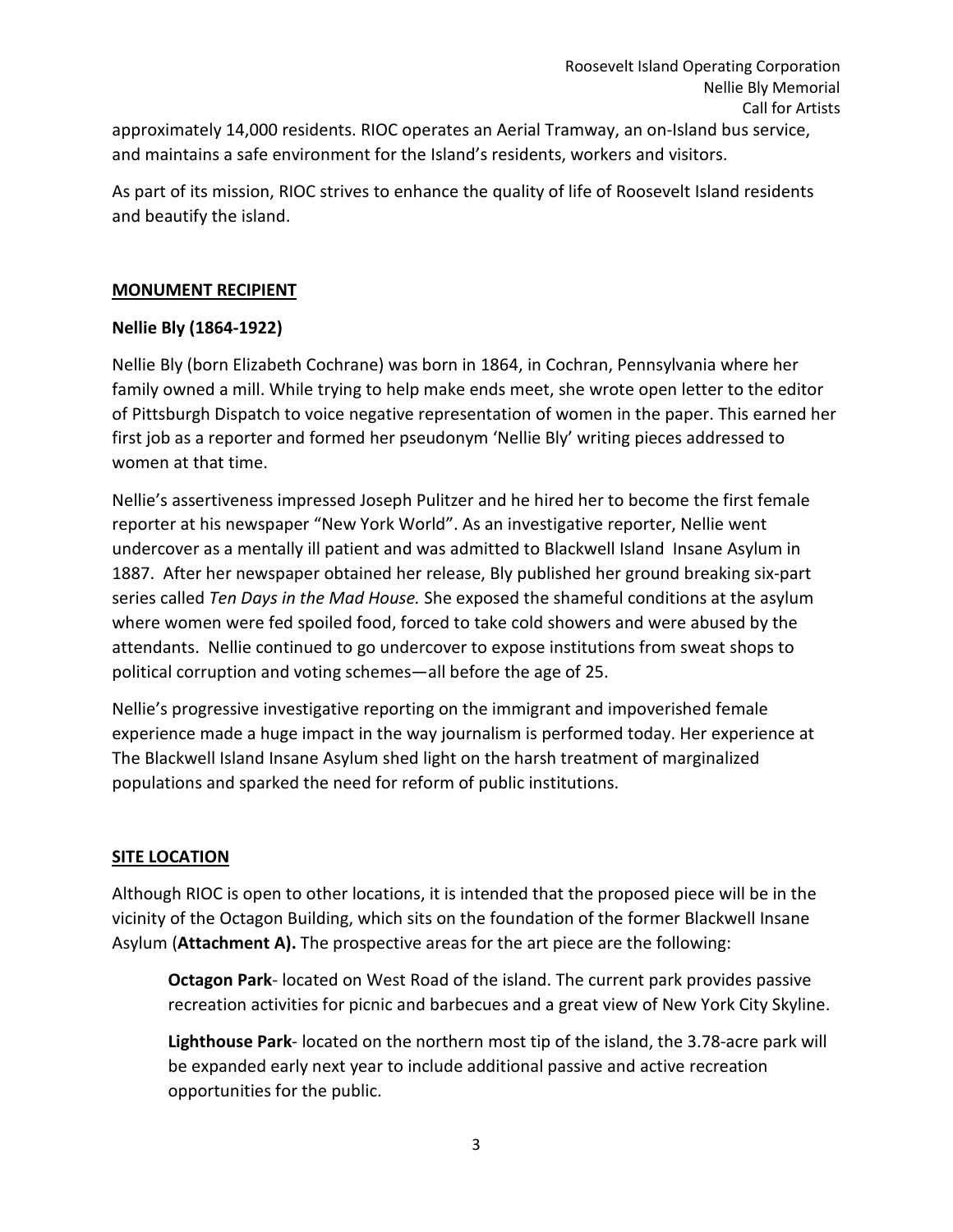#### **DESIGN GUIDELINES**

The proposed piece can be in any form (i.e. digital, monument, sculpture, interactive, etc.) and must also consider the following:

- The piece shall not have impact to adjacent trees, fence, paths, site furnishings or vegetation.
- The design should consider accommodation for public gatherings.
- ADA compliance may be taken into consideration.

# **REQUEST FOR QUALIFICATIONS (RFQ**)

An advisory panel comprised of individuals representing a broad range of expertise and backgrounds will assess the bidders and create a shortlist of up to five finalists. This Request for Qualifications (RFQ) is an effort to solicit artists or artist teams who are interested in being considered to design a permanent public memorial of Nellie Bly, her influence on women's rights and changing the harsh conditions in the former Blackwell Island Insane Asylum.

The review panel will be comprised of representatives from RIOC, professional artist(s) and local Roosevelt Island Community Organization(s).

# **PROJECT BUDGET**

The project's budget will range from \$250,000 to \$500,000 and must include all project costs, including but not limited to the following:

- Artist's fees
- Design service
- Community engagement
- Site preparation
- Engineering
- Fabrication
- Travel
- Transportation of the work to the site
- Insurance
- Permits
- Installation
- Documentation of the artwork
- Contingency

**Please note:** If the artist(s) need additional funding to complete the work, fundraising and other methods for donations are encouraged.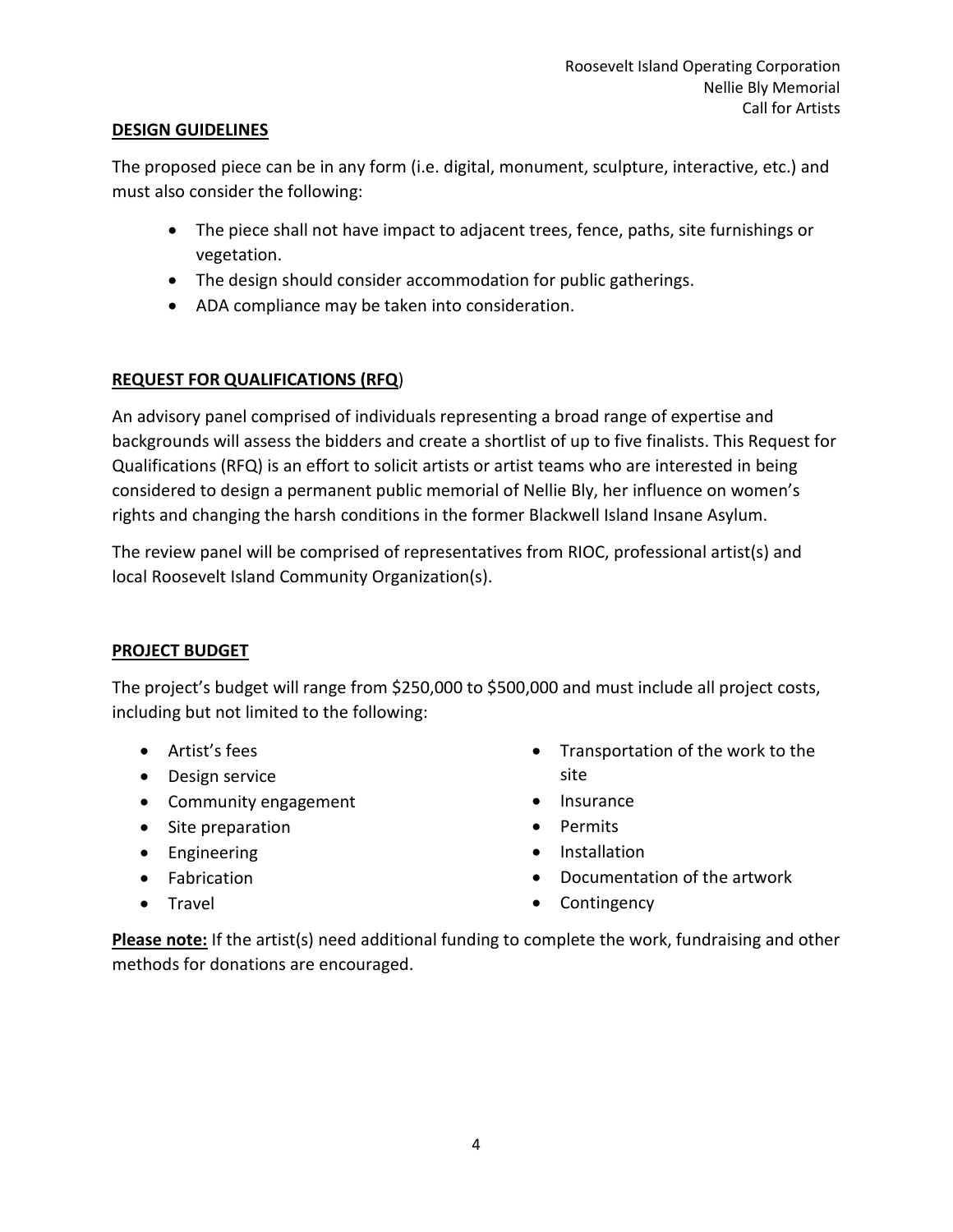#### **WHO MAY APPLY**

Professional visual artists or artist teams, working in any and all media, legally authorized to work in the U.S., and who are at least 18 years of age, are eligible to apply. Employees of the City of New York, Roosevelt Island Operating Corporation and RIOC Board Members and their family members are not eligible to apply. If applying as an artist team, please identify the team member who will serve as the lead artist.

#### **SUBMISSION AND SELECTION PROCESS**

Each selection process is organized into two phases:

Phase I is the Request for Qualification(RFQ) in which artists or artist teams may respond with samples of past work and supplementary materials to be considered. The review panel will review the RFQ and select up to five finalists.

Phase II is a Request for Conceptual Designs in which Finalists will submit a conceptual design for final review by the Committee. One artist will be selected by the Committee from Phase Two to finalize designs, fabricate and install the artwork in partnership with RIOC.

# **PHASE I: REQUEST FOR QUALIFICATIONS**

As part of Phase I, RIOC invites artists or artist teams to submit examples of past work for the Committee to review. Eligibility is based upon artistic merit as evidenced in previous work, though the artist or artist team need not have completed a prior permanent public commission.

Submissions must be made the following ways:

- 1. **E-mail:** Submissions can be sent via e-mail to [callforartists@rioc.ny.gov.](mailto:callforartists@rioc.ny.gov)
	- a. **NOTE**: For any submissions containing files too large for a standard e-mail, send submissions via drop box to [callforartists@rioc.ny.gov](mailto:callforartists@rioc.ny.gov)
- 2. **Mail**: Hard Copies can be mailed to:
	- a. **ATTN:** [Amy Firestein] Call for Artists-Nellie Bly Roosevelt Island Operating Corporation 591 Main Street Roosevelt Island, NY 10044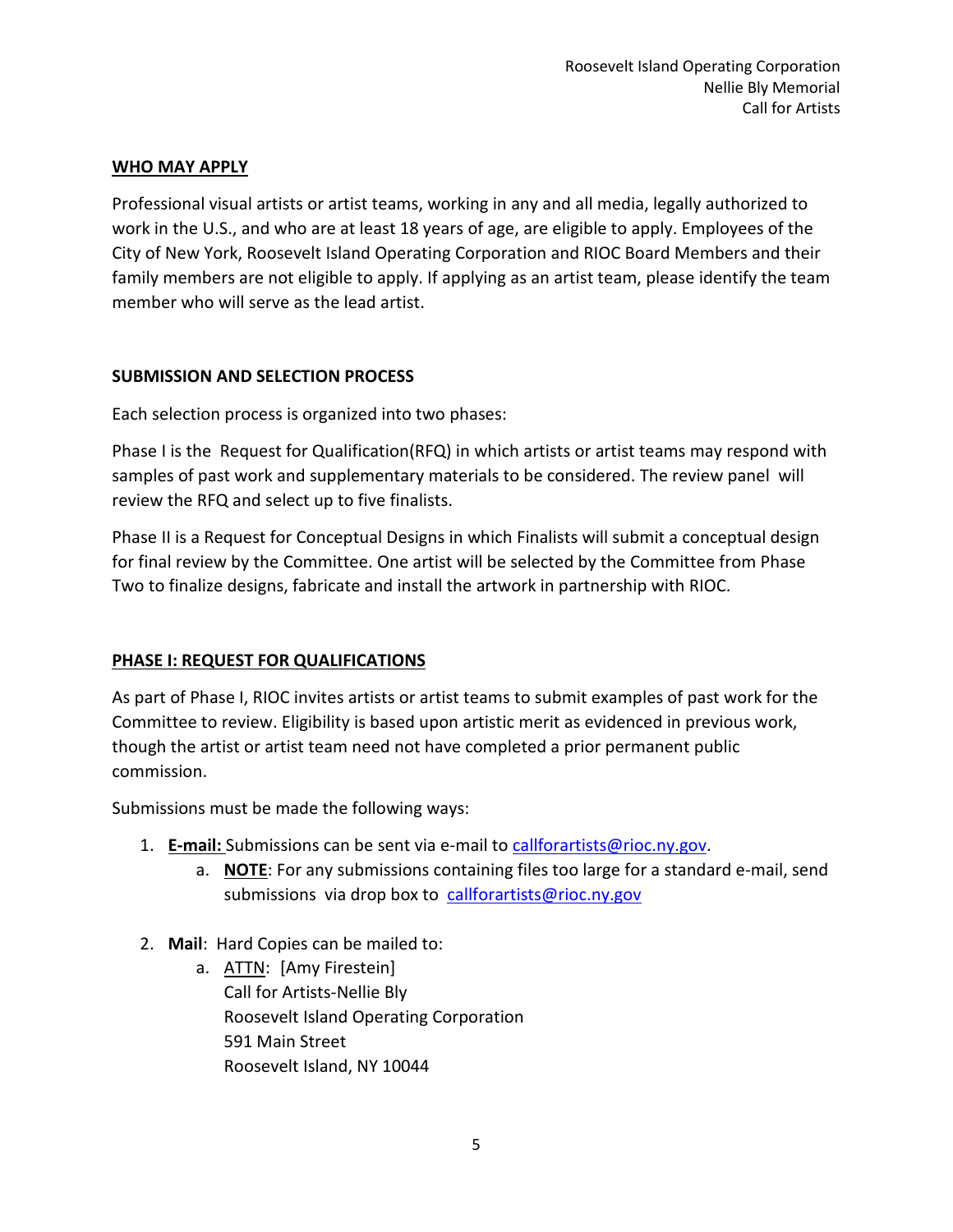#### **Submission Materials**

Artists must submit all the following materials for consideration:

#### **1. Statement of Interest (250 words max)**

Provide a narrative description of interest in the campaign and qualifications for undertaking such a project; how your art practice and process can be translated to this project and how you might approach this project. If you are applying as an artist team, your statement of interest should reflect the work and approach of the team.

# **2. Artist's Statement (250 words max)**

Provide a narrative description of past work and current practice, including reference to submitted work samples, as relevant.

# **3. Resume or CV (2 pages max)**

Provide a current resume or CV, highlighting artistic excellence, any teaching experience, community engagement work, and/or experience working with multiple stakeholders. Be sure to include any relevant public or private commissioning experience. If you are applying as an artist team, combine your information into a twopage document that summarizes the team members' qualifications. For example, a fourmember team may choose to include a half-page bio for each team member.

#### **4. References**

Provide the name, phone number and email addresses of two (2) professional references that have experience working with you as a partner or client on a creative project. Please indicate your relationship to each reference.

# **5. Work Samples**

Provide three completed work samples and no more than ten project samples. Images should be from 70 - 100 dpi. If you have video of your work that is relevant to this project (i.e. a kinetic sculpture or sound element), submit a PDF with a link to the video. If you are applying as an artist team, designate one artist to be the team leader to submit your information, along with team member(s) images and resume/bio(s). Submissions from artist teams should reflect samples from each artist on the team, and not exceed the overall submission limit of 10 images.

# **6. Work Sample List**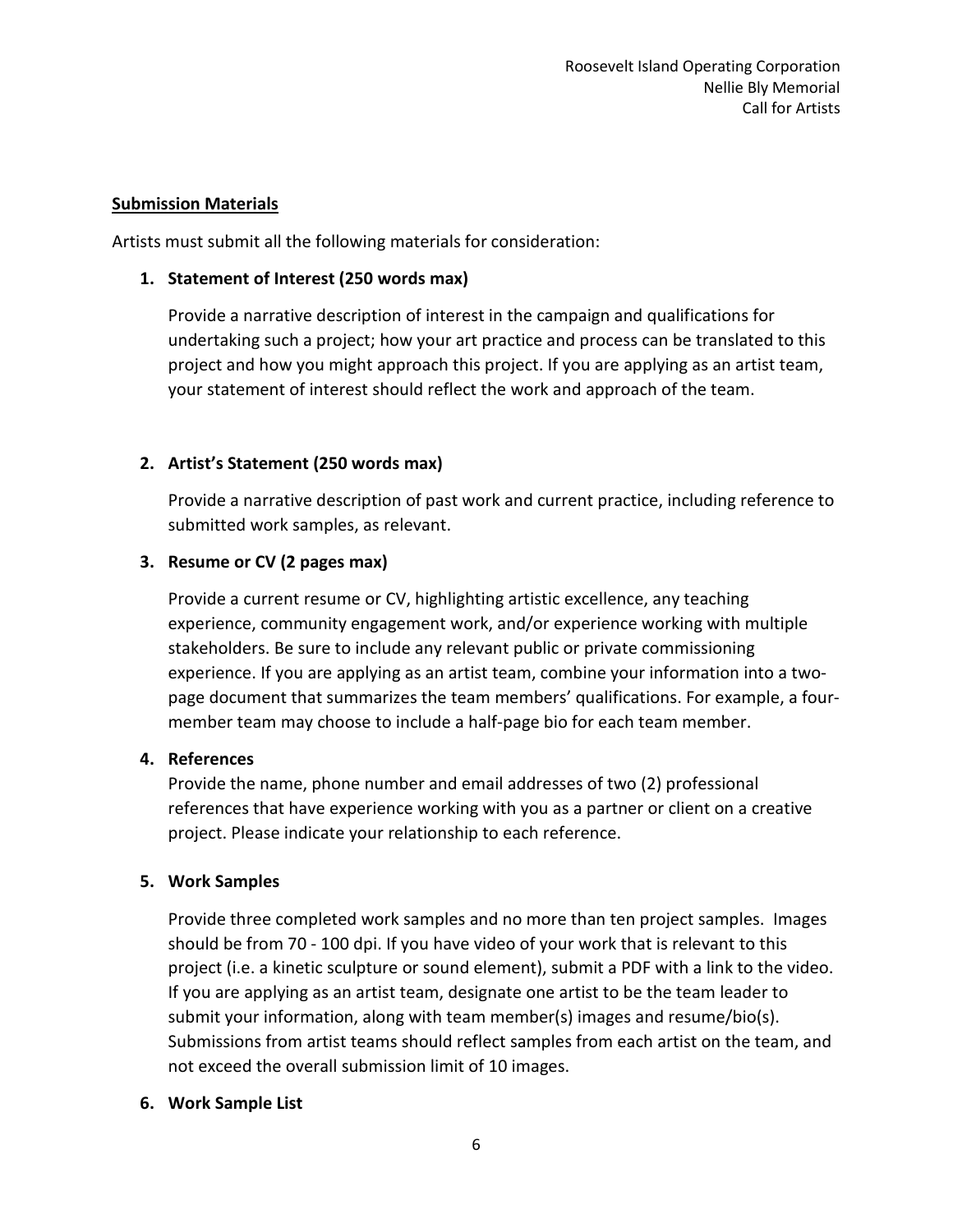Provide a list of submitted work, including title, date, materials and dimensions, locations, and/or running times. Include 1-2 sentence descriptions as needed.

#### **PHASE II: REQUEST FOR CONCEPTUAL DESIGNS**

As part of Phase Two, RIOC will invite the selected Finalists to submit conceptual proposals for review by the Committee.

RIOC aspires to commission artwork of the highest caliber possible, and to set a national example for public art commissioning, while reflecting contemporary art practices. The conceptual proposals will be judged against the following criteria:

- Appropriateness of each artist's approach to the site's architecture, function, and users;
- Skilled craftsmanship;
- Clarity of artistic vision;
- Consideration of the cost and durability of the artist's chosen materials; and
- That the artist's public commission is true to his/her/their sensibility.

#### **QUESTIONS**

Please direct all inquiries regarding this open call [callforartists@rioc.ny.gov](mailto:callforartists@rioc.ny.gov)